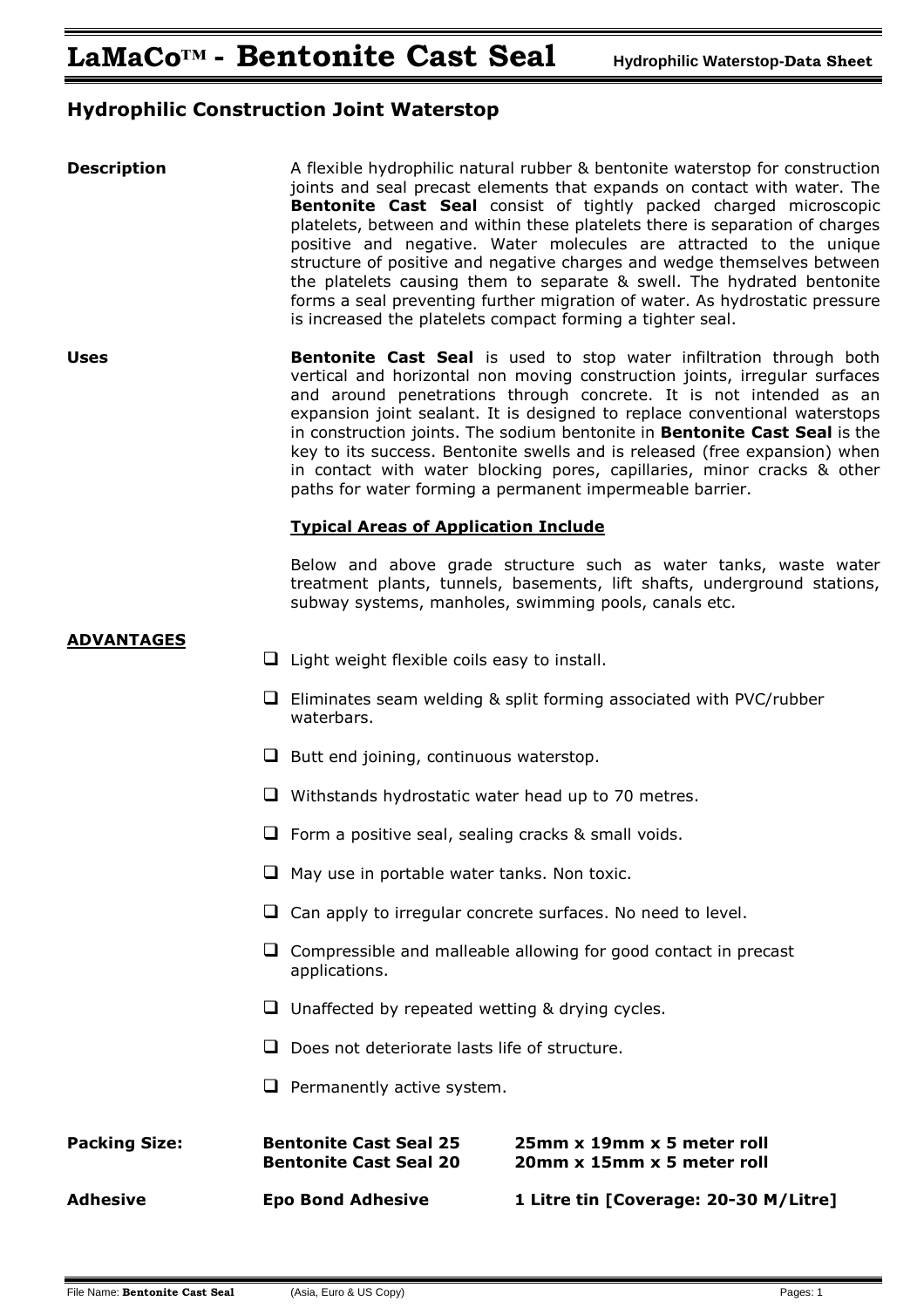| <b>Hydrostatic Head Resistance</b> | $>70$ m           |                                          |
|------------------------------------|-------------------|------------------------------------------|
| <b>Specific Gravity</b>            | >1.40             | ASTM D-71                                |
| <b>Wet/Dry Cycling</b>             | No effect         |                                          |
| <b>Service Temperatures</b>        | -40°C to 80°C     |                                          |
| <b>Elongation</b>                  | >300%             |                                          |
| <b>Typical Expansion</b>           | > 177 until 300%  |                                          |
| <b>Volatile Matter</b>             | 1% max.           | ASTM D-6                                 |
| <b>Application Temp. Range</b>     | -10°F to 125°F    | $(-23°C \text{ to } 52°C)$               |
| <b>Service Temp Range</b>          | $-30$ °F to 180°F | $(-34^{\circ}C \text{ to } 82^{\circ}C)$ |

## **Typical Properties**

**Method of Application** Surfaces should be clean, free of all curing compounds, mould oils and dry with all dirt, aggregate, rust, debris or standing water removed.

> Apply by brush **Epo Bond Adhesive,** adhesive along the concrete by the width of **Bentonite Cast Seal.** Whilst still tacky (within 10-15 minutes) apply the **Bentonite Cast Seal.** Remove the release paper and press the **Bentonite Cast Seal** firmly to the surface for several seconds. At the highest coil end on vertical sections pay particular attention. If the adhesive has dried out reapply to the surface. Mechanical fasteners may be used in conjunction with adhesive. Tightly butt end together to form a continuous waterstop. Do not prehydrate or submerge in water. If severe ground water chemicals or salts exist consult with **LaMaCo System Sdn Bhd.**



**Nailing in place to rough surface The Set Left State Installing around pipes** 



**Specification** The waterstop to be used in all construction joints shall be **Bentonite Cast Seal** or equal approved material. The waterstop shall consist of sodium bentonite in natural rubber and expand by at least 300%. It shall be capable of being butt ended, shall not be overlapped nor create a packing effect in the concrete, it shall be pliable o that it follows the contours of the concrete and may be installed to all penetrations. The material will form a positive seal, and a continuous waterstop withstanding hydrostatic pressure up to 70 m.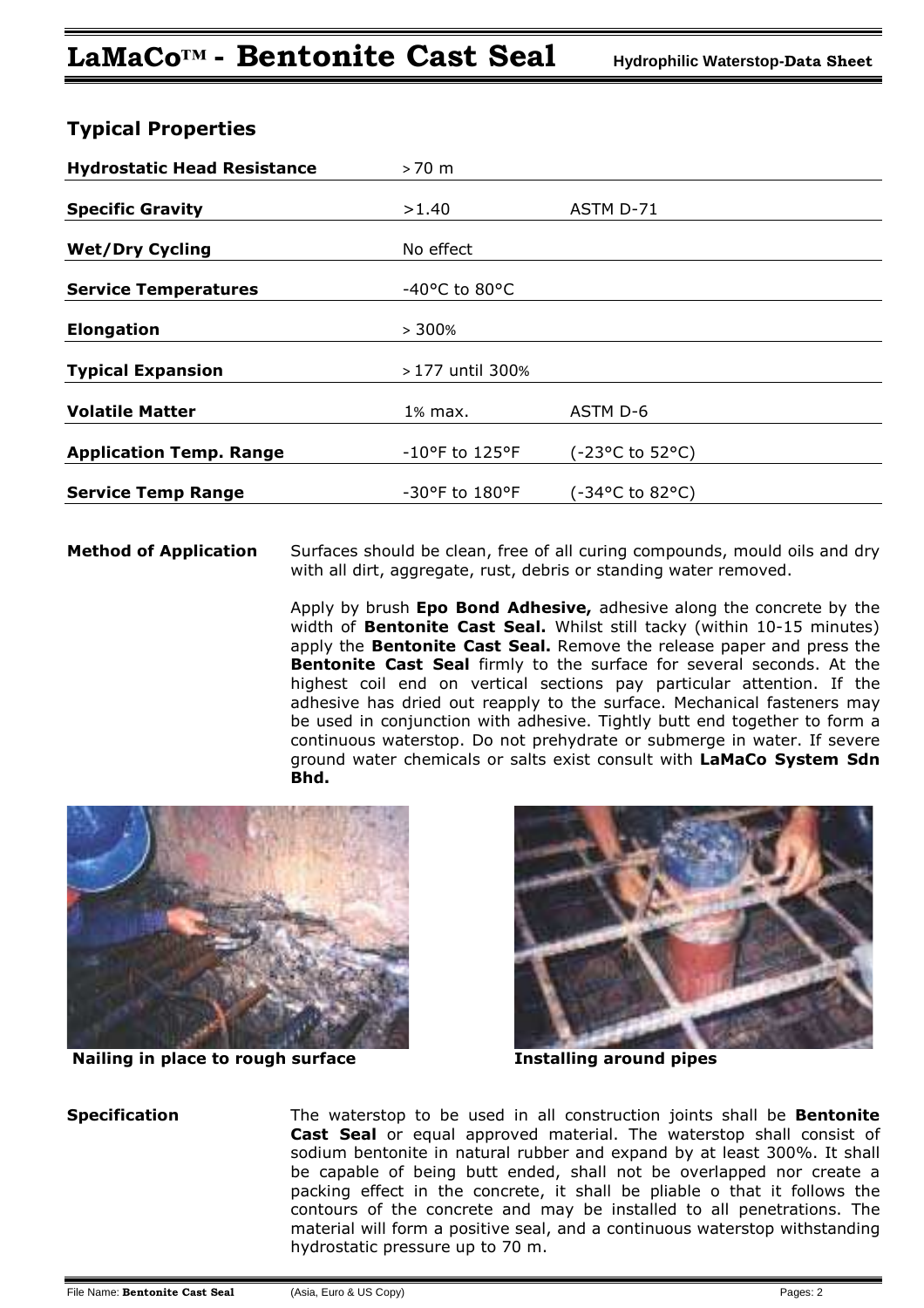### **Drawing Details**



Typical placement of **Bentonite Cast Seal** at concrete construction joints

#### **Penetrations**

Multiple pipe: install around each pipe as well as around block out box construction.



**Bentonite Cast Seal** 

#### **Joining to PVC Waterstop**

Install **Bentonite Cast Seal** on the interior side of the PVC water bar place in direct contact and overlap the PVC water bar by at least 7.5 cm.



**Bentonite Cast Seal**